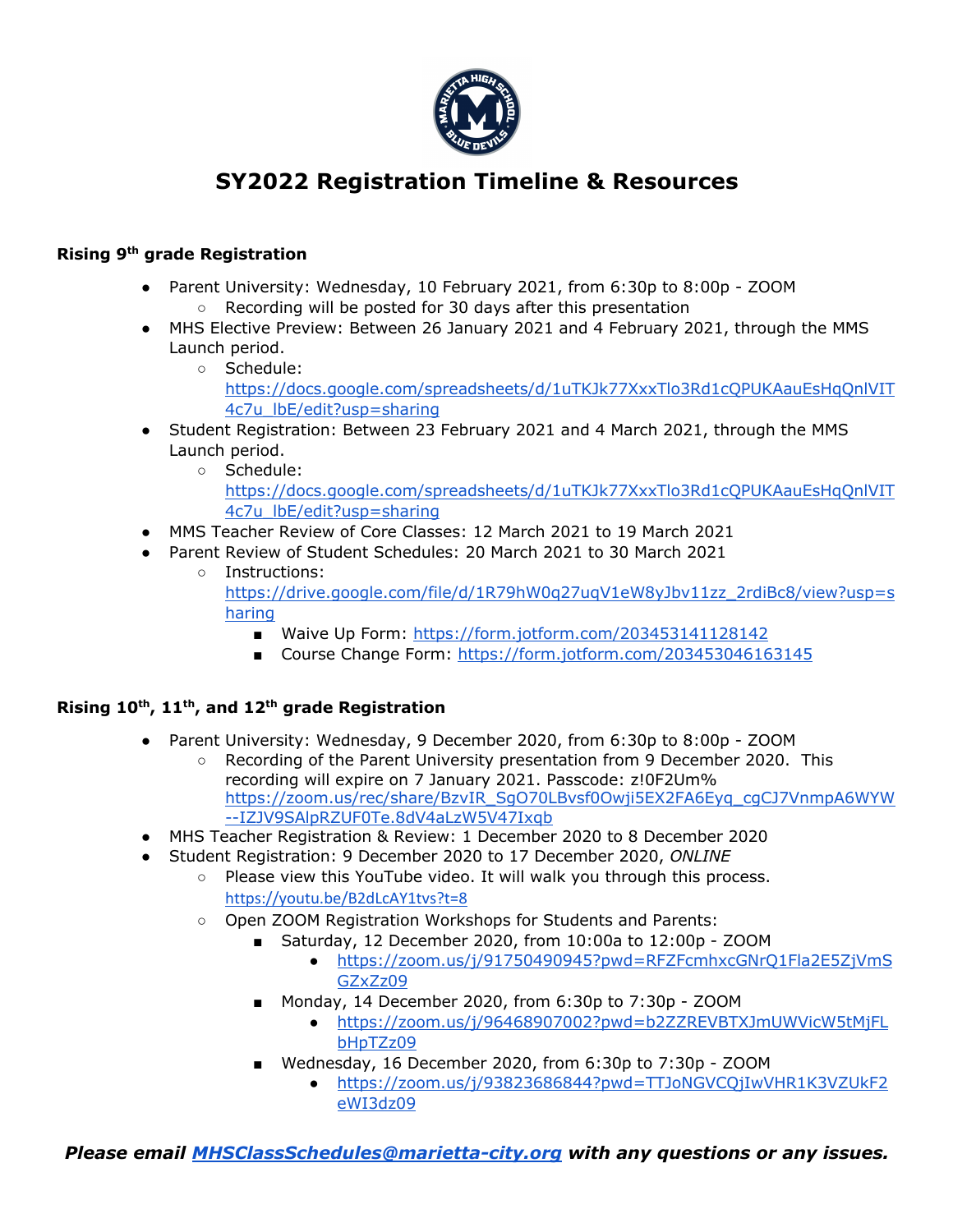

## **SY2022 Registration Timeline & Resources**

- Student Scheduling Meeting w/MHS Counselors: 19 January 2021 to 12 February 2021
	- In-Person Students in J Hall, Learning Steps and Atrium
		- Schedule: https://docs.google.com/spreadsheets/d/19-HdZVhLPXPyAssMAMNkegwKFvRy3dwFJ-lV6z0V4gc/edit?usp=sharing
	- Virtual Students over ZOOM
- Parent Review of Student Schedules: 20 March 2021 to 30 March 2021 at 4:00p
	- Instructions: https://drive.google.com/file/d/18hxn7GaS3RKTk53yJtPWX4qxrvkdf0Sw/view?usp=s haring
		- Waive Up Form: https://form.jotform.com/203233685807155
		- Course Change Form: https://form.jotform.com/203233373189152
- Registration for rising  $10^{th}$ ,  $11^{th}$ , and  $12^{th}$  grade students complete by 30 March 2021

### **Registration Resources**

- **SY2022 Registration Timeline and Resources**: https://drive.google.com/file/d/1hkvD7SzZECUwf-Gnm\_LOtpY7jjnNfNxu/view?usp=sharing
- **Steps for Entering Elective Course Request MHS:** https://drive.google.com/file/d/1Gvn42qEI1qXEaef9g8zoSEKYryuEVUxq/view?usp=sharing ○ Please view this YouTube video. It will walk you through this process. https://youtu.be/B2dLcAY1tvs?t=8
- **Parent University Presentation, Rising 10th, 11th, and 12th**: https://docs.google.com/presentation/d/1\_G1ntSGAVTaTayMd2w ZlWEqQ4pJUjATmPi6SMqOncZE/edit?usp=sharing
- **Parent University Presentation, Rising 10th, 11th, and 12th (Spanish Version):**  https://docs.google.com/presentation/d/1kImh44D5tWzzcWBlGtrl07oLakIg6zjUwJLSIJC2jPg/edit?usp=sharing
- **Parent University Presentation, Rising 9th**: https://docs.google.com/presentation/d/1QukgGKNeRIIgvxQpNtCnoZqT3\_cHnwPJnTjlMe\_Xwg/edit?usp=sharing
	- Recording of the Parent University presentation from 10 February 2021. *This recording will expire on 5 March 2021.* Passcode: t3H1L4u# https://zoom.us/rec/share/ihAymVAOdKZ8MKc85BVoHoArfDzteb-5PLRnx996hLsFIpU5\_Ys\_zx9d22 q1KWp.qBfugDeaxx4MonxG
	- Spanish recording of the Parent University presentation from 11 February 2021. *This recording will expire on 6 March 2021.* Passcode: cJ37MS%v https://zoom.us/rec/share/SxbPpw3NKOc88n\_CccUP9nf8bJG\_q6PQLhDyX0PGXECwGk4 jg1l2JbqejeqjaWg.3On23JweRNEy4IE9
- **SY2022 MHS Course Catalog**: https://drive.google.com/file/d/1UvVFe8kK0CJREZcTkBg6uW6gx2M7G7YS/view?usp=sharing
	- **SY2022 MHS Rising 9th GradeCourse Catalog**: https://drive.google.com/file/d/1utYWfqDFOF7ug2\_WEGMEIpCXk7mzlKyM/view?usp=sharing
- **New Course Snapshot:** https://docs.google.com/document/d/1WXm8LUz4qV3yZh3jzGOEbHUkLy2pQlDudyeq2luZdd8/edit?usp=sharin g

*Please email MHSClassSchedules@marietta-city.org with any questions or any issues.*